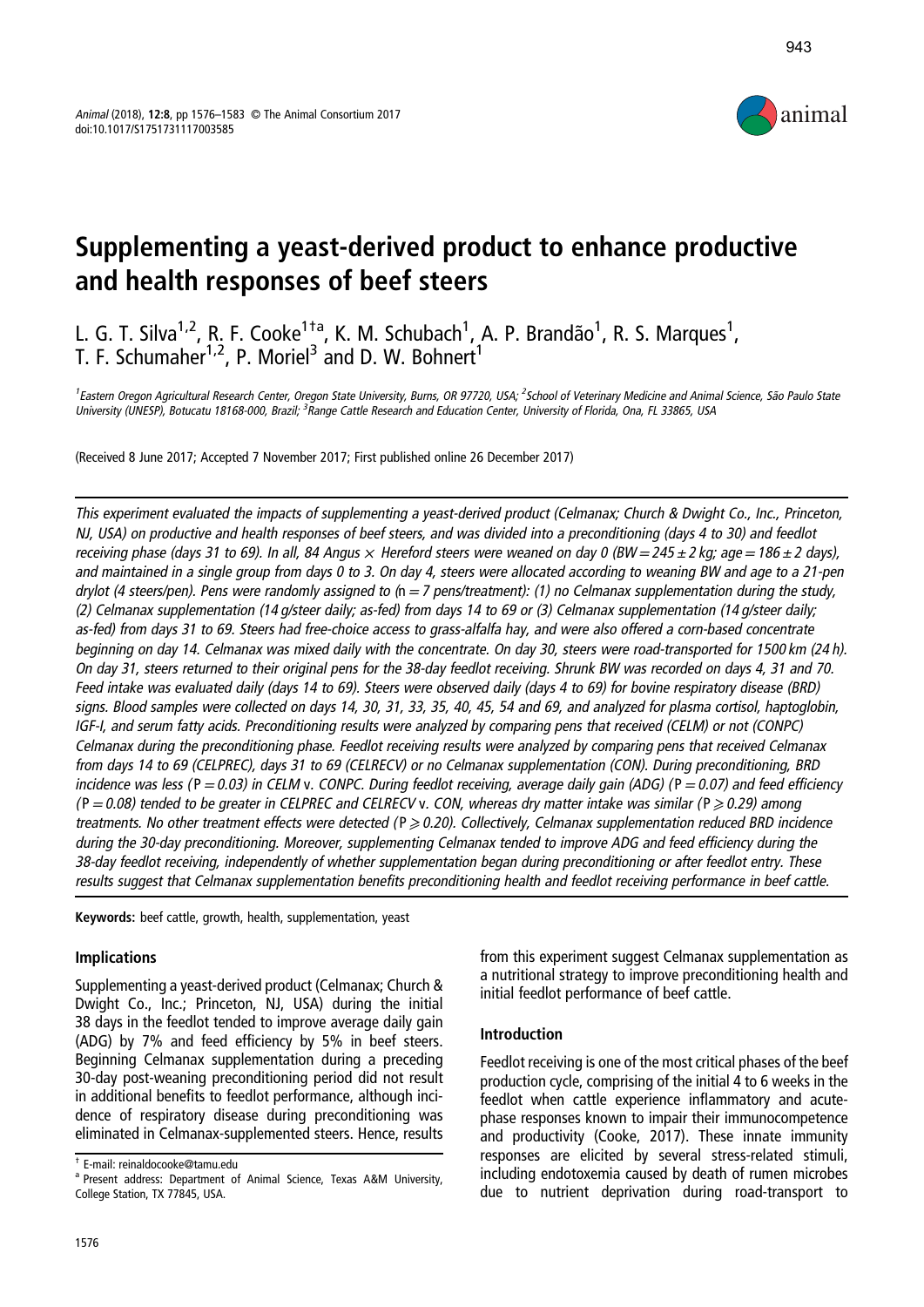feedyards, as well as major environmental and dietary changes after feedlot entry (Marques et al., [2012\)](#page-6-0). Hence, nutritional efforts to enhance cattle health are warranted to optimize animal productivity and welfare in feedlot systems (Duff and Galyean, [2007\)](#page-6-0).

Supplementing cattle with yeast-derived products, such as yeast cultures and extracts, has been shown to enhance immune function during feedlot receiving (Cole et al., [1992](#page-6-0); Brown and Nagaraja, [2009\)](#page-6-0). Ponce et al. [\(2012\)](#page-7-0) supplemented heifers during a 35-day feedlot receiving period with a commercial source of yeast culture  $+$  enzymatically hydrolyzed yeast products (Celmanax). These authors reported greater ADG, dry matter (DM) intake and reduced morbidity in supplemented <sup>v</sup>. non-supplemented heifers, and associated these outcomes to innate immunomodulatory properties of Celmanax components such as  $\beta$ -glucans and mannanoligosaccharide (Nocek et al., [2011](#page-7-0)). However, Ponce et al. [\(2012](#page-7-0)) did not evaluate immune and physiological responses to elucidate the biological benefits of Celmanax supplementation. Moreover, Ponce et al. [\(2012\)](#page-7-0) began supplementation 1 day after feedlot arrival, which is after the critical period of stress caused nutrient deprivation during road transport (Marques et al., [2012\)](#page-6-0). Hence, we hypothesized that beginning Celmanax supplementation to beef cattle before transport, such as within a 30-day post-weaning preconditioning period (Pritchard and Mendez, [1990\)](#page-7-0), would further increase cattle health and performance during feedlot receiving. To test this hypothesis, this experiment evaluated Celmanax supplementation starting during preconditioning or at feedlot entry on performance, health and physiological responses of beef steers during both preconditioning (30 days) and feedlot receiving (38 days) periods.

#### Material and methods

This experiment was conducted at the Oregon State University – Eastern Oregon Agricultural Research Center (Burns station) from September to November 2016. All animals utilized herein originated from the Eastern Oregon Agricultural Research Center (Burns station) research herd, born during the 2016 calving season, and managed equally from birth until the beginning of the experiment. All animals were cared for in accordance with acceptable practices and experimental protocols reviewed and approved by the Oregon State University, Institutional Animal Care and Use Committee (no. 4862). The experimental period was divided into a preconditioning (days 4 to 30) and feedlot receiving phase (days 31 to 69).

#### Animals and treatments

Eighty-four Angus  $\times$  Hereford steers were utilized in this experiment (weaning BW = 245  $\pm$  2 kg; weaning age = 186  $\pm$  2 days). At weaning (day 0), steers were vaccinated against Clostridium and Mannheimia haemolytica (One Shot Ultra 7; Zoetis, Florham Park, NJ, USA), infectious bovine rhinotracheitis virus, bovine viral diarrhea complex, parainfluenza3, and bovine respiratory syncytial virus (Bovi-Shield Gold 5; Zoetis), and were administered an anthelmintic (Dectomax; Zoetis). From days 0 to 3, steers were maintained in a single meadow foxtail pasture and fed grass-alfalfa hay for ad libitum consumption. This interval (days 0 to 3) served as a transition period between weaning and experimental procedures to alleviate behavioral distresses caused by maternal separation (Weary et al., [2008](#page-7-0)). On day 4, steers were allocated according to weaning BW and age to a 21-pen drylot ( $7 \times 15$  m with 7-m linear space of concrete feedbunk; 4 steers/pen); a manner in which all pens had equivalent average BW and age. Pens were randomly assigned to receive one of three treatments: (1) no Celmanax supplementation during the experiment  $(n=7 \text{ pens})$ , (2) supplementation with Celmanax (14 g/steer daily) from days 14 to 69 ( $n=7$  pens) or (3) supplementation with Celmanax (14 g/ steer daily) from days 31 to 69 ( $n=7$  pens). Celmanax inclusion rate was based on Ponce et al. [\(2012\)](#page-7-0), and according to manufacturer's recommendation (Church & Dwight Co., Inc.). Celmanax consists of the liquid medium used to grow strains of Saccharomyces cerevisiae; hence composed of dead cell walls, the medium, and an undetermined number of live yeast cells. Enzymatically hydrolyzed S. cerevisiae cell wall and its metabolites, including mannan-oligosaccharide and β-glucan components are added to the liquid medium, which is then dried on a grain-based carrier (by proprietary processes; Church & Dwight Co., Inc.).

Steers had free-choice access to grass-alfalfa hay and water throughout the preconditioning phase (days 4 to 30), and received a corn-based concentrate [\(Table 1](#page-2-0)) beginning on day 14. Celmanax was mixed daily with the concentrate. The interval from days 4 to 13 served as transition period for steers to adapt to drylot pens and feedbunks before the beginning of concentrate feeding and treatment administration. Within each pen, hay and concentrate were offered (0800 h) separately in different sections of the feedbunk. On day 18, steers were re-vaccinated against Clostridium (Ultrabac 8; Zoetis), infectious bovine rhinotracheitis virus, bovine viral diarrhea complex, parainfluenza3 and bovine respiratory syncytial virus, following the manufacturer's recommendation for revaccination against these pathogens (Zoetis).

On day 30, all steers were commingled and transported at the same time and in the same double-deck commercial livestock trailer (Legend 50' cattle liner; Barrett LLC., Purcell, OK, USA) for 1500 km. During transport, the driver stopped every 6 h to rest for 60 min, but cattle remained in the truck at all times, and total transport time was 24 h. Minimum, maximum and average environmental temperatures during transport were −5°C, 18°C and 11°C, respectively, whereas average humidity was 54% and no precipitation was observed. Transportation length and distance were selected to simulate the stress of a long-haul that beef cattle originated from western or southeastern US cow-calf operations are exposed to when transferred to feedlots in the midwestern USA (Cooke et al., [2013\)](#page-6-0). Upon arrival (day 31), steers returned to their original pens for a 38-day feedlot receiving (days 31 to 69). During this phase, steers also had free-choice access to grass-alfalfa hay and water, received a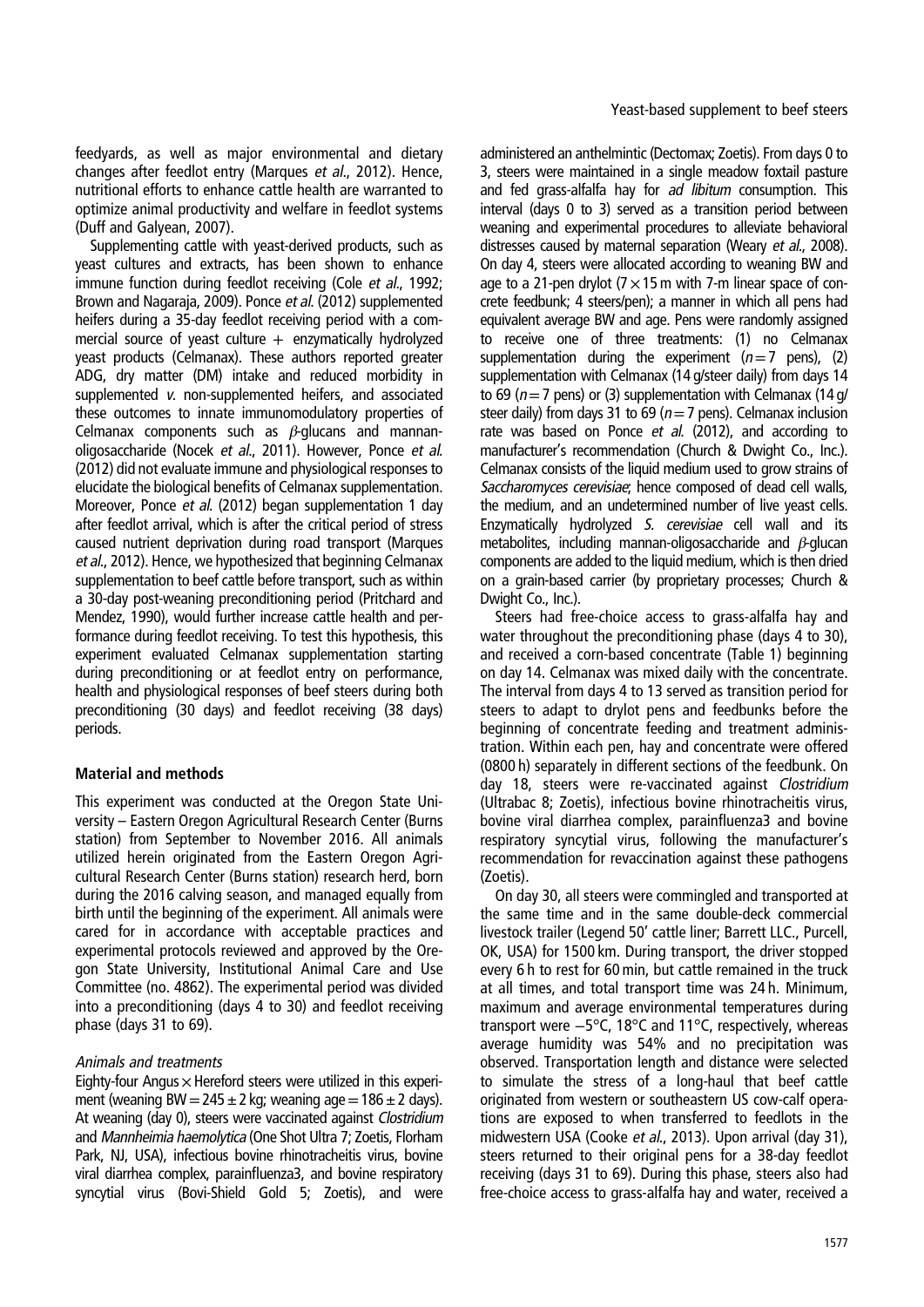<span id="page-2-0"></span>Table 1 Ingredient composition (as-fed basis; kg/day) of concentrate offered during preconditioning (days 4 to 30) and feedlot receiving (days 31 to 69) phases<sup>1</sup>

|                                                  |                 |      | Feedlot receiving |      |
|--------------------------------------------------|-----------------|------|-------------------|------|
| Items                                            | Preconditioning | А    | B                 | r    |
| Ingredient (as-fed basis)                        |                 |      |                   |      |
| Whole corn (kg/day)                              | 0.64            | 0.91 | 2.27              | 4.10 |
| Soybean meal (kg/day)                            | 0.23            | 0.36 | 0.36              | 0.55 |
| Mineral mix <sup>2</sup> (kg/day)                | 0.05            | 0.05 | 0.05              | 0.05 |
| Nutrient profile <sup>3</sup> (dry matter basis) |                 |      |                   |      |
| Net energy for maintenance<br>(Mcal/kg)          | 1.99            | 2.02 | 2.11              | 2.14 |
| Net energy for growth<br>(Mcal/kg)               | 1.69            | 1.69 | 1.71              | 1.71 |
| NDF (%)                                          | 9.0             | 9.2  | 9.0               | 9.0  |
| ADF(%)                                           | 3.3             | 3.5  | 2.7               | 2.6  |
| CP(%)                                            | 19.1            | 20.2 | 14.4              | 13.7 |

<sup>1</sup>Preconditioning concentrate was offered from days 14 to 30. During feedlot receiving,  $A =$  days 31 to 36; B = days 37 to 44; and C = days 45 to 69. Steers had free-choice access to grass-alfalfa hay throughout the experimental period (day 4 to 69). Hay and concentrate were offered separately, in different sections of the feedbunk.

<sup>2</sup>Cattleman's Choice (Performix Nutrition Systems, Nampa, ID, USA) containing 14% Ca, 10% P, 16% NaCl, 1.5% Mg, 3200 mg/kg of Cu, 65 mg/kg of I, 900 mg/ kg of Mn, 140 mg/kg of Se, 6,000 mg/kg of Zn, 136,000 IU/kg of vitamin A, 13 000 IU/kg of vitamin  $D_3$  and 50 IU/kg of vitamin E.

<sup>3</sup>Based on nutritional profile of each ingredient, which were analyzed via wet chemistry procedures by a commercial laboratory (Dairy One Forage Laboratory, Ithaca, NY, USA). Calculations for net energy for maintenance and growth were calculated with the equations proposed by the National Research Council  $(2000)$  $(2000)$ .

corn-based concentrate (Table 1) at 0800 h separately from the hay, with Celmanax being mixed daily with the concentrate.

#### Sampling

Samples of hay and concentrate ingredients were collected weekly, pooled across all weeks, and analyzed for nutrient content by a commercial laboratory (Dairy One Forage Laboratory, Ithaca, NY, USA). All samples were analyzed by wet chemistry procedures for concentrations of CP (method 984.13; Association of Official Analytical Chemists (AOAC), [2006](#page-6-0)), ADF (method 973.18 modified for use in an Ankom 200 fiber analyzer, Ankom Technology Corp., Fairport, NY, USA; AOAC, [2006](#page-6-0)) and NDF (Van Soest et al., [1991](#page-7-0); modified for use in an Ankom 200 fiber analyzer). Calculations for net energy for maintenance and gain were calculated with the equations proposed by the National Research Council [\(2000](#page-7-0)). Hay nutritional profile was (DM basis) 36.1% NDF, 29.3% ADF, 1.47 Mcal/kg of net energy for maintenance, 0.90 Mcal/ kg of net energy for gain and 20.5% CP. Nutrient profile of concentrate offered during preconditioning and feedlot receiving phases are described in Table 1.

Steer shrunk BW was recorded on days 4 70, after 16 h of water and feed withdrawal. Steer shrunk BW was also recorded on day 31 immediately after unloading from the livestock trailer. Full BW was recorded on days 14, 30 and 45.

Values from days 14 and 45 were used to monitor steer growth during the experimental period, and values from day 30 used to evaluate BW shrink during transport. Shrunk BW was not recorded again on day 14, when treatment administration began, to prevent distress on recently-weaned steers (Marques et al., [2012\)](#page-6-0) and hinder the objectives of this experiment. Hence, shrunk BW values obtained on days 4 and 31 were used to calculate preconditioning ADG, whereas shrunk BW obtained on days 31 and 70 were used to calculate feedlot receiving ADG. Concentrate, hay, and total DM intake were evaluated daily from days 14 to 69 from each pen by collecting and weighing offered and non-consumed. All samples were dried for 96 h at 50°C in forced-air ovens for DM calculation. Hay, concentrate and total daily DM intake of each pen were divided by the number of steers within each pen, and expressed as kg per steer/day. Total BW gain and DM intake of each pen from days 31 to 69 were used to calculate feed efficiency during feedlot receiving.

Steers were observed daily (0800 to 1000 h and 1600 to 1800 h) from days 0 to 69 for sickness, particularly bovine respiratory disease (BRD; as described by Berry et al., [2004\)](#page-6-0) and bloat (as described by Meyer and Bartley, [1972\)](#page-6-0). Cattle received (intramuscularly) 0.1 ml/kg of BW of Hexasol LA Solution (Norbrook® Inc., Overland Park, KS, USA) when BRD signs were observed, or 60 ml (oral drench, mixed with 500 ml of water) of Therabloat (Zoetis) when bloat was detected.

Blood samples were collected on days 14, 30, 31, 33, 35, 40, 45, 54 and 69 (0700 h), before hay and concentrate feeding. Samples were collected via jugular venipuncture into commercial blood collection tubes (Vacutainer, 10 ml; Becton Dickinson, Franklin Lakes, NJ, USA) containing no additive or containing freeze-dried sodium heparin for serum and plasma collection, respectively. After collection, all blood samples were placed immediately on ice, centrifuged (2500  $\times$  g for 30 min; 4°C) for plasma or serum harvest, and stored at −80°C on the same day of collection. Serum samples collected from days 14 to 54 were analyzed for non-esterified fatty acids (NEFA; colorimetric kit HR Series NEFA – 2; Wako Pure Chemical Industries Ltd, Richmond, VA, USA). Plasma samples collected from day 14 to 54 were analyzed for cortisol (Immulite 1000; Siemens Medical Solutions Diagnostics, Los Angeles, CA, USA) and haptoglobin (Cooke and Arthington, [2013\)](#page-6-0). Plasma samples collected on days 14, 30, 54 and 69 were analyzed for IGF-I (Immulite 1000). The intra- and interassay CV were, respectively, 1.7% and 6.8% for NEFA, and 3.0% and 4.5% for haptoglobin. Plasma IGF-I and cortisol were analyzed within single assays, and the intra-assay CV were, respectively, 2.7% and 1.4%.

## Statistical analysis

Pen was considered the experimental unit for all analyses. Results from the preconditioning phase were analyzed by comparing pens that received (CELM) or not (CONPC) Celmanax during preconditioning. Results from the feedlot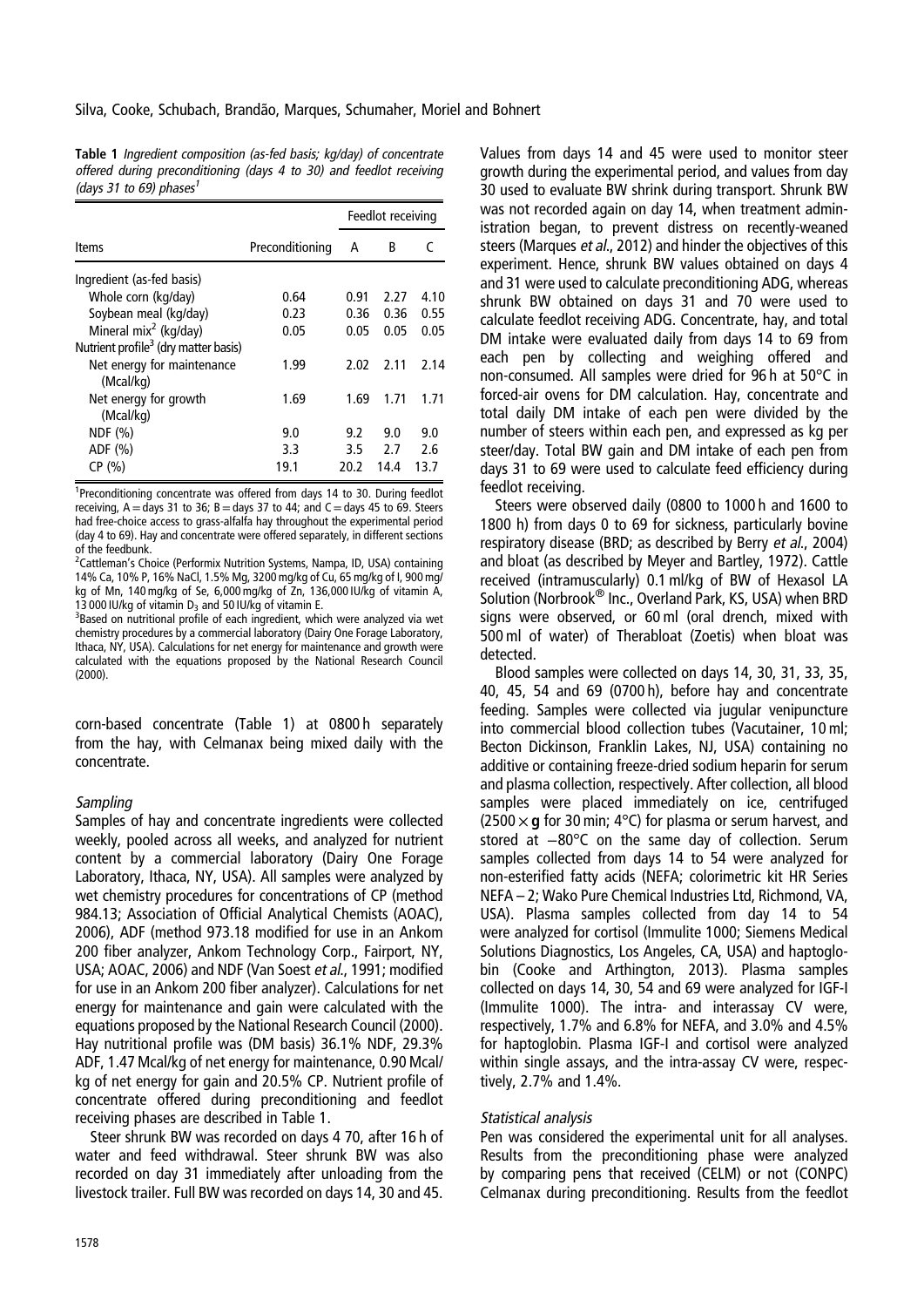<span id="page-3-0"></span>receiving phase were analyzed by comparing pens that received Celmanax from days 14 to 69 (CELPREC), days 31 to 69 (CELRECV) or no Celmanax supplementation during the experiment (CON). In addition, treatment effects during feedlot receiving were compared using pre-planned single-df orthogonal contrasts (CELPREC and CELRECV <sup>v</sup>. CON; CELPREC <sup>v</sup>. CELRECV).

Quantitative data were analyzed using the MIXED procedure of SAS (SAS Institute Inc., Cary, NC, USA), binary data were analyzed using the GLIMMIX procedure of SAS (SAS Institute Inc.), and Satterthwaite approximation to determine the denominator df for tests of fixed effects. All data were analyzed using pen(treatment) and steer(pen) as random variables, but for DM intake and feed efficiency that used pen (treatment) as random variable. Model statement for BW, ADG, BW shrink, feed efficiency, and morbidity and mortality rates within each phase contained the effects of treatment. Model statement for DM intake, cumulative BRD incidence and blood variables contained the effects of treatment, day and the resultant interaction, in addition to results from day 14 as independent covariate for blood variables only. The specified term for the repeated statements was day, with pen (treatment) as subject for DM intake and steer(pen) as subject for blood variables and cumulative BRD incidence. The covariance structure used was first-order autoregressive, which provided the smallest Akaike information criterion and hence the best fit for all variables analyzed. All results are reported as least square means, but for blood variables that are reported as covariately adjusted least square means. Significance was set at  $P \le 0.05$  and tendencies were determined if  $P > 0.05$  and  $\leq 0.10$ . Results are reported according to main effects if no interactions were significant, or according to the highest-order interaction detected.

#### Results

During the preconditioning phase, no treatment differences were detected ( $P \ge 0.20$ ) for shrunk BW, ADG and DM intake parameters (Table 2). Likewise, full BW did not differ  $(P=0.62)$  between treatments on day 14, indicating that BW was similar in CONPC and CELM steers at the beginning of treatment administration (261 <sup>v</sup>. 263 kg, respectively;  $SEM = 3.6$ ). No differences were also detected for BW shrink from days 30 to 31 (9.48% <sup>v</sup>. 9.30% for CONPC and CELM steers, respectively;  $SEM = 0.45$ ). Incidence of BRD during the preconditioning phase was less ( $P=0.03$ ) in CELM steers compared with CONPC steers (Table 2), whereas bloat symptoms were not observed. It is important to note that all cases of BRD signs during preconditioning were observed from day 18 to 30 (treatment  $\times$  day interaction,  $P < 0.01$ ; Figure 1), after treatments began to be administered.

During the feedlot receiving phase, ADG tended  $(P=0.07)$ to be greater in CELPREC and CELRECV <sup>v</sup>. CON steers, and was similar ( $P=0.89$ ) between CELPREC and CELRECV steers [\(Table 3](#page-4-0)). No treatment differences were detected ( $P \ge 0.29$ ) for DM intake parameters ([Table 3](#page-4-0)). Therefore, feed

Table 2 Performance and health parameters during the preconditioning phase (days 4 to 30) in steers receiving <sup>a</sup> concentrate containing (CELM;  $n = 7$  pens) or not (CONPC;  $n = 14$  pens) 14 g/steer daily of Celmanax (Church & Dwight Co., Inc., Princeton, NJ, USA) from days 14 to 30

| <b>Items</b>                              | <b>CONPC</b> | <b>CELM</b> | <b>SEM</b> | Р    |
|-------------------------------------------|--------------|-------------|------------|------|
| Growth parameters <sup>1</sup>            |              |             |            |      |
| Initial BW (day 4; kg)                    | 230          | 232         | 3          | 0.60 |
| Post-transport BW (day 31; kg)            | 242          | 245         | ξ          | 0.52 |
| ADG (days 4 to 31; kg/day)                | 0.46         | 0.52        | 0.05       | 0.41 |
| Dry matter intake parameters <sup>2</sup> |              |             |            |      |
| Hay (kg/day)                              | 5.27         | 5.41        | 0.10       | 0.27 |
| Concentrate (kg/day)                      | 0.44         | 0.50        | 0.04       | 0.26 |
| Total (kg/day)                            | 5.55         | 5.77        | 0.11       | 0.20 |
| Health parameters <sup>3</sup>            |              |             |            |      |
| Morbidity (%)                             | 16.0         | 0.0         | 4.9        | 0.03 |
| Bloat (%)                                 | 0.0          | 0.0         |            |      |
| Respiratory (%)                           | 16.0         | 0.0         | 4.9        | 0.03 |
| Mortality (%)                             | 0.0          | 0.0         |            |      |

 $ADG =$ average daily gain.

<sup>1</sup>Steer shrunk BW was recorded after 16 h of water and feed withdrawal on day 4 (initial BW), and after road transport (1500 km for 24 h) on day 31.

<sup>2</sup>Feed intake was recorded daily from days 14 to 30 by measuring offer and refusals from each pen. Results were divided by the number of steers within each

pen, and are expressed as kg per steer/day.<br><sup>3</sup>Steers were observed daily (days 4 to 69) for bloat (according to Meyer and Bartley, [1972](#page-6-0)) and boyine respiratory disease (according to Berry et al. [2004\)](#page-6-0) signs.



Figure 1 Incidence of bovine respiratory disease (BRD) signs, according to Berry et al. [\(2004\)](#page-6-0), during the preconditioning phase (days 4 to 30) in steers receiving a concentrate containing (CELM;  $n=7$  pens) or not (CONPC;  $n=14$  pens) 14 g/steer daily of Celmanax (Church & Dwight Co., Inc., Princeton, NJ, USA) from days 14 to 30. A treatment  $\times$  day interaction was detected ( $P < 0.01$ ). Within day; \*  $P = 0.03$ , \*\*  $P < 0.01$ .

efficiency also tended ( $P=0.08$ ) to be greater in CELPREC and CELRECV v. CON steers, and was similar ( $P=0.54$ ) between CELPREC and CELRECV steers [\(Table 3](#page-4-0)). Treatment differences detected for ADG, however, were not sufficient to impact ( $P \ge 0.27$ ) steer full BW on day 45 (281, 276 and 280 kg for CELPREC, CELRECV and CON, respectively;  $SEM = 4$ ) and final receiving shrunk BW [\(Table 3](#page-4-0)).

No treatment effects were detected ( $P \ge 0.22$ ) for morbidity and mortality parameters [\(Table 3](#page-4-0)) during the feedlot receiving phase. No treatment differences were also detected  $(P \ge 0.27)$  for concentrations of plasma cortisol, plasma haptoglobin, plasma IGF-I, and serum NEFA ([Table 4\)](#page-4-0). Day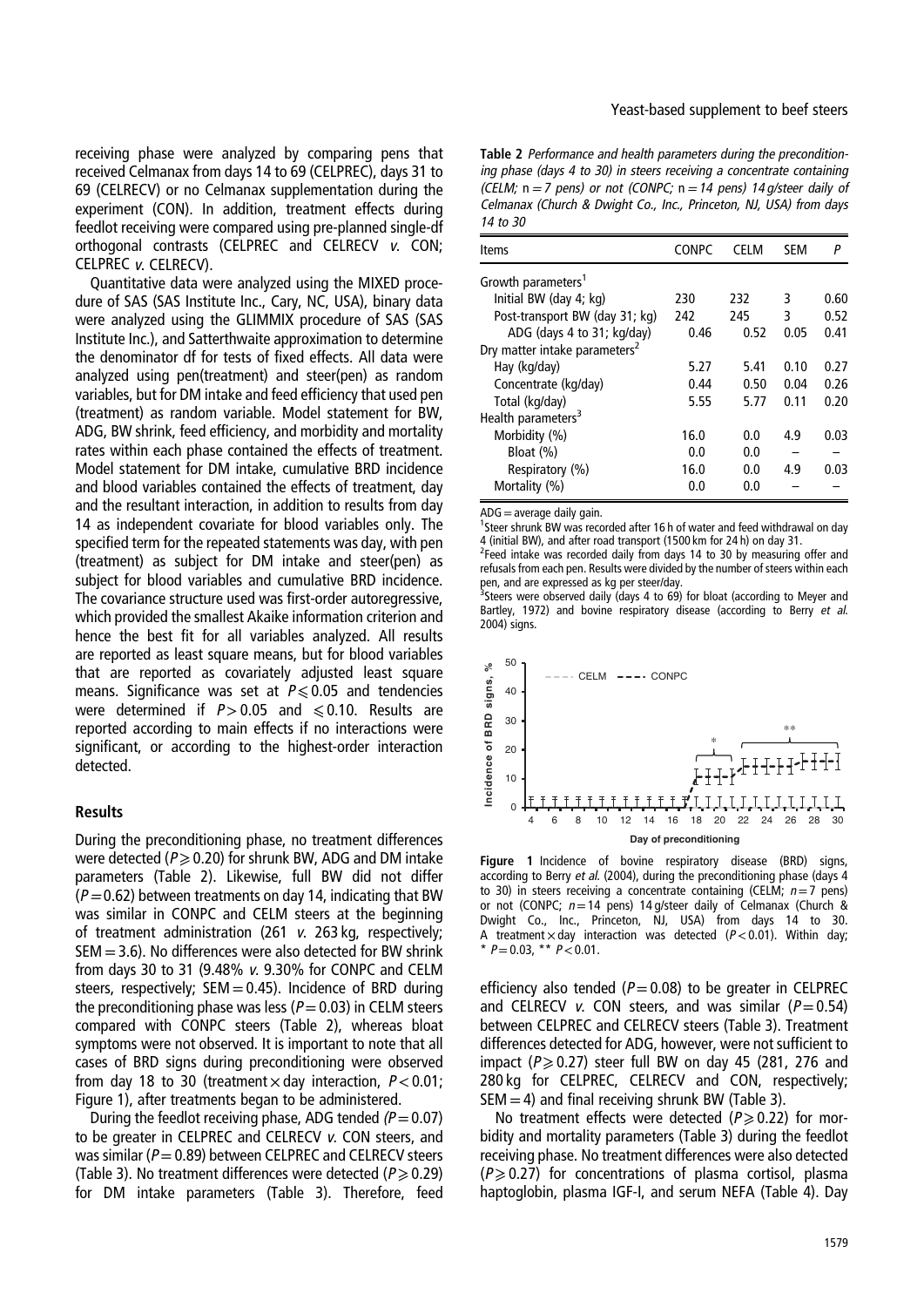<span id="page-4-0"></span>Silva, Cooke, Schubach, Brandão, Marques, Schumaher, Moriel and Bohnert

| Table 3 Performance and health parameters during the feedlot receiving phase (days 31 to 69) in steers receiving 14 g/day of Celmanax (Church &        |  |
|--------------------------------------------------------------------------------------------------------------------------------------------------------|--|
| Dwight Co., Inc., Princeton, NJ, USA) during preconditioning and feedlot receiving (days 14 to 69; CELPREC; n = 7 pens), during feedlot receiving only |  |
| (days 31 to 69; CELRECV; $n = 7$ pens), or not receiving Celmanax during the experiment (days 4 to 69; CON; $n = 7$ pens) <sup>1,2</sup>               |  |

|                                                     |            |                |                |            | Single df contrasts <sup>1</sup> |      |
|-----------------------------------------------------|------------|----------------|----------------|------------|----------------------------------|------|
| Items                                               | <b>CON</b> | <b>CELPREC</b> | <b>CELRECV</b> | <b>SEM</b> |                                  | 2    |
| Growth parameters <sup>2</sup>                      |            |                |                |            |                                  |      |
| Final BW (day 70; kg)                               | 302        | 309            | 304            | 4          | 0.47                             | 0.44 |
| ADG (kg/day)                                        | 1.51       | 1.61           | 1.62           | 0.04       | 0.07                             | 0.89 |
| DM intake parameters <sup>3</sup>                   |            |                |                |            |                                  |      |
| Hay (kg/day)                                        | 4.13       | 4.30           | 4.26           | 0.14       | 0.41                             | 0.85 |
| Concentrate (kg/day)                                | 2.94       | 3.00           | 2.93           | 0.09       | 0.83                             | 0.60 |
| Total (kg/day)                                      | 7.07       | 7.29           | 7.19           | 0.13       | 0.29                             | 0.57 |
| Feed efficiency <sup>4</sup> (g of BW/kg DM intake) | 219        | 227            | 231            | 4          | 0.08                             | 0.54 |
| Health parameters <sup>5</sup>                      |            |                |                |            |                                  |      |
| Morbidity (%)                                       | 10.7       | 14.2           | 17.8           | 7.3        | 0.56                             | 0.73 |
| Bloat (%)                                           | 10.7       | 10.7           | 17.8           | 7.3        | 0.69                             | 0.50 |
| Respiratory (%)                                     | 0.0        | 3.5            | 0.0            | 2.0        | 0.48                             | 0.22 |
| Mortality (%)                                       | 3.5        | 3.5            | 0.0            | 2.9        | 0.62                             | 0.39 |

 $DM =$  dry matter;  $ADG =$  average daily gain.

 $^1$ Single-df orthogonal contrasts: 1 = CON v. CELPREC and CELRECV, and 2 = CELPREC v. CELRECV.

Steer shrunk BW was recorded after road transport (1500 km for 24 h) on day 31, and after 16 h of water and feed withdrawal on day 70 (final BW).

<sup>3</sup>Feed intake was recorded daily from days 31 to 69 by measuring offer and refusals from each pen. Results were divided by the number of steers within each pen, and are expressed as kg per steer/day.

<sup>4</sup>Calculated according to total DM intake and BW gain of each pen.

5Steers were observed daily (days 4 to 69) for bloat (according to Meyer and Bartley, [1972](#page-6-0)) and bovine respiratory disease (according to Berry et al., [2004](#page-6-0)) signs.

Table 4 Concentrations of plasma cortisol, plasma haptoglobin, plasma IGF-I and serum non-esterified fatty acids (NEFA) in steers receiving <sup>14</sup> g/day of Celmanax (Church & Dwight Co., Inc., Princeton, NJ, USA) during preconditioning and feedlot receiving (days <sup>14</sup> to 69; CELPREC; n=<sup>7</sup> pens), during feedlot receiving only (days 31 to 69; CELRECV;  $n = 7$  pens), or not receiving Celmanax during the experiment (days 4 to 69; CON;  $n = 7$  pens)<sup>2</sup>

| Items                      |       | <b>CELPREC</b> | <b>CELRECV</b> | <b>SEM</b> | Single df contrasts <sup>2</sup> |      |
|----------------------------|-------|----------------|----------------|------------|----------------------------------|------|
|                            | CON   |                |                |            |                                  |      |
| Plasma cortisol (ng/ml)    | 30.3  | 28.0           | 31.4           | 2.1        | 0.82                             | 0.27 |
| Plasma haptoglobin (mg/ml) | 0.258 | 0.233          | 0.221          | 0.034      | 0.46                             | 0.82 |
| Plasma IGF-I (ng/ml)       | 198   | 203            | 207            |            | 0.41                             | 0.73 |
| Serum NEFA (µEq/l)         | 0.288 | 0.283          | 0.283          | 0.009      | 0.65                             | 0.94 |

<sup>1</sup>Blood samples were collected on days 14, 30, 31, 33, 35, 40, 45, 54 and 69. Serum samples collected from days 14 to 54 were analyzed for NEFA concentrations. Plasma samples collected from days 30 to 54 were analyzed for cortisol and haptoglobin concentrations. Plasma samples collected on days 14, 30, 54 and 69 were analyzed for IGF-I concentrations. Results from day 14 were used as independent covariate within each respective analysis; hence, values reported are covariately adjusted least

square means.<br><sup>2</sup>Single-df orthogonal contrasts: 1 = CON *v*. CELPREC and CELRECV, and 2 = CELPREC *v*. CELRECV.

effects, however, were detected ( $P < 0.01$ ) for plasma and serum variables ([Figure 2\)](#page-5-0).

### **Discussion**

Results from the preconditioning phase indicate that Celmanax supplementation failed to improve steer preconditioning performance [\(Table 2\)](#page-3-0), differing from studies reporting increased ADG in Celmanax-supplemented livestock (Ponce et al., [2012;](#page-7-0) Nde et al., [2014\)](#page-7-0). Treatment administration during preconditioning started concurrently with concentrate feeding on day 14, and Ponce et al. ([2012\)](#page-7-0) reported that ADG was greater in Celmanax-supplemented <sup>v</sup>. non-supplemented heifers 14 days after supplementation

1580

began. Thus, similar preconditioning performance between CELM and CONPC steers should not be attributed to insufficient length of treatment administration. Alternatively, increased ADG of Celmanax-supplemented ruminants has been associated with increased DM intake (Ponce et al., [2012](#page-7-0); Nde et al., [2014\)](#page-7-0). Supplementing S. cerevisiae-derived products to cattle may improve ruminal fiber degradation and microbial protein synthesis (Miller-Webster et al., [2002](#page-6-0); Salinas-Chavira et al., [2015;](#page-7-0) Salinas-Chavira et al., [2017](#page-7-0)), which in turn regulate DM intake in ruminants (Allen, [1996](#page-6-0)). Accordingly, Ponce et al. ([2012\)](#page-7-0) reported greater concentrate intake, but similar hay intake and overall feed efficiency, in Celmanax-supplemented compared with non-supplemented heifers during feedlot receiving. However, Ponce et al. ([2012\)](#page-7-0)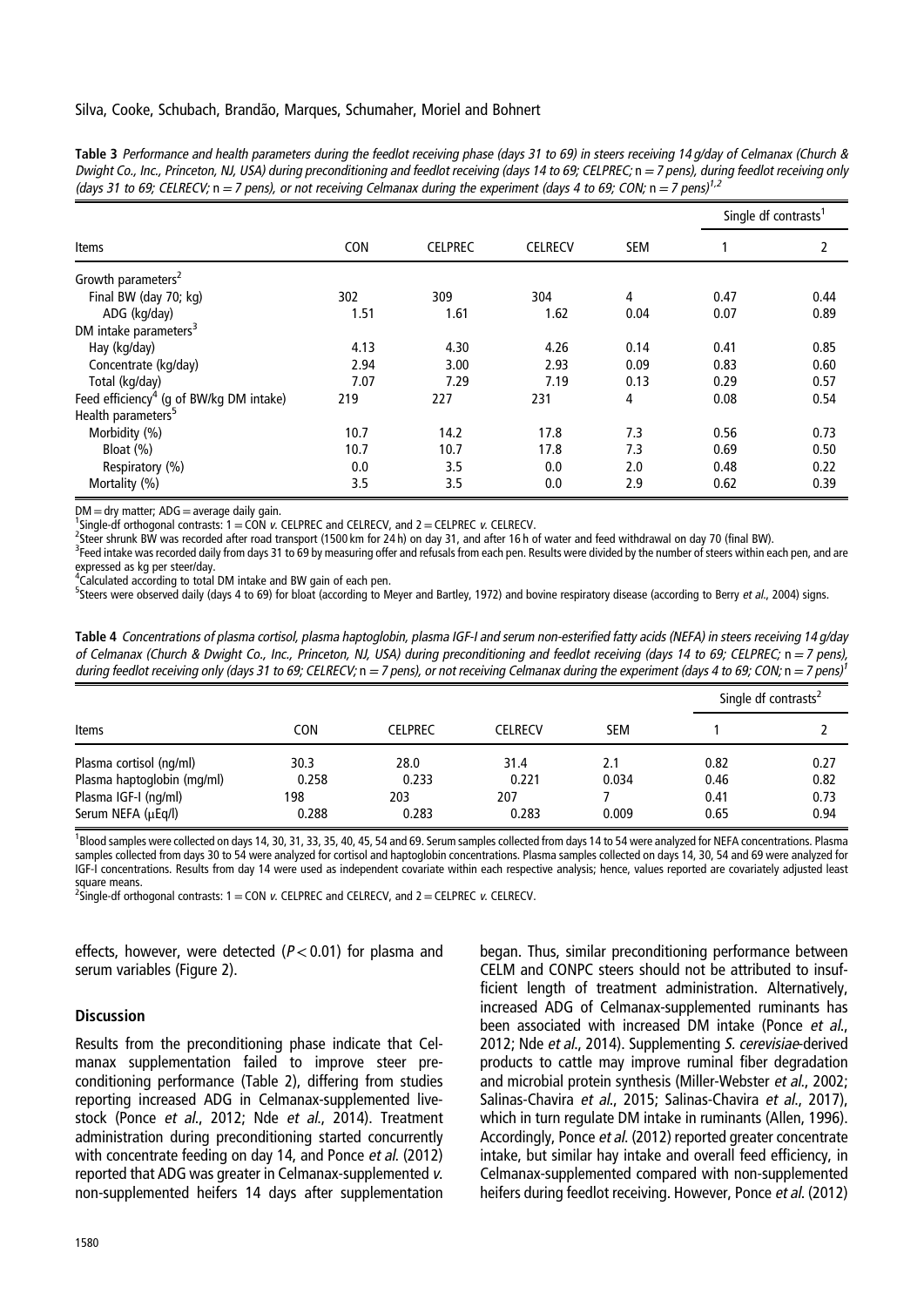<span id="page-5-0"></span>

Figure 2 Concentrations of plasma cortisol (a), plasma haptoglobin (b), plasma IGF-I (c), and serum non-esterified fatty acids (NEFA) (d) during the experiment. On day 30, steers were loaded into a livestock trailer and transported for 1500 km (24 h), and assigned to a 38-day feedlot receiving (days 31 to 69). Day effects were detected for all variables  $(P < 0.01)$ .  $a,b,c,d$  Within variable, days with different letters differ  $(P < 0.05)$ .

offered hay and concentrate for ad libitum consumption. In the present experiment, the concentrate was limit-fed, which may have hindered a potential increase in concentrate DM intake in CELM steers during preconditioning, contributing to the similar preconditioning ADG between treatments.

Treatment differences in BRD incidence during the preconditioning phase ([Table 2](#page-3-0); [Figure 1](#page-3-0)) indicate that supplementing Celmanax eliminated, or at least contributed to the lack of BRD occurrence typically observed in recently-weaned cattle (Taylor et al., [2010](#page-7-0); Ponce et al., [2012](#page-7-0)). Although the effects of yeast products on cattle immunity are not clearly established, yeast components such as  $\beta$ -glucan are positively associated with proliferation and responsiveness of T-cells to antigens or cytokines (Nocek et al., [2011](#page-7-0)). Mannanoligosaccharide acts as a high-affinity ligand offering competitive binding site options for gram-negative bacteria, which enhance humoral immunity against these pathogens through presentation of the attenuated antigens to immune cells (Ballou, [1970\)](#page-6-0). Accordingly, Franklin et al. ([2005\)](#page-6-0) supplemented non-lactating dairy cows with mannanoligosaccharide and observed enhancement of humoral immune response of cows to rotavirus. Moreover, Celmanax supplementation reduced clinical mastitis in lactating dairy cows (Proudfoot et al., [2009](#page-7-0)) and nematode egg count in growing sheep (Nde et al., [2014](#page-7-0)). Nevertheless, treatment differences in BRD incidence were not sufficient to affect steers preconditioning performance, although BRD incidence impairs ADG in beef cattle (Snowder et al., [2006;](#page-7-0) Schneider et al., [2009\)](#page-7-0).

During the feedlot receiving phase, trends detected for performance traits [\(Table 3\)](#page-4-0) are in accordance with previous research reporting improved ADG in receiving cattle supplemented Celmanax (Ponce et al., [2012\)](#page-7-0). Given the similar DM intake among treatments [\(Table 3](#page-4-0)), likely due to limited-fed concentrate as previously discussed, Celmanax supplementation enhanced nutrient utilization during feedlot receiving as evidenced by statistical trends on receiving feed efficiency. Such outcome may be attributed to improved rumen fermentation in Celmanax-supplemented cattle (Miller-Webster et al., [2002](#page-6-0); Nocek et al., [2011](#page-7-0)), although ruminal parameters were not evaluated herein. Differing from our hypothesis, however, beginning Celmanax supplementation before feedlot entry did not result in additional benefits compared with supplementation during feedlot receiving only, based on the similar ADG between CELPREC and CELRECV steers. Perhaps Celmanax supplementation only improved rumen fermentation and tended to increase feed efficiency in receiving diets with elevated concentrate inclusion, whereas forage: concentrate ratio (DM basis) across treatments was 92 : 8 during preconditioning and 59 : 41 during feedlot receiving phase [\(Table 2\)](#page-3-0). Moreover, benefits of Celmanax supplementation on feedlot receiving ADG and feed efficiency should not be associated with preconditioning BRD incidence (Snowder et al., [2006](#page-7-0); Schneider et al., [2009](#page-7-0)), given that CELRECV steers did not receive Celmanax during the preconditioning phase.

Morbidity during the feedlot receiving phase, particularly BRD incidence, was not as prevalent compared with values from research conducted at commercial receiving yards (Snowder et al., [2006](#page-7-0); Marques et al., [2016\)](#page-6-0), which may have hindered proper assessment of receiving morbidity and contributed to the lack of treatment effects in these variables [\(Table 3\)](#page-4-0). Although steers were subjected to the stress of transportation (Arthington et al., [2008](#page-6-0); Cooke et al., [2013](#page-6-0)), they returned to the same facility with the same pen members, and were not exposed to calves from other sources in a novel environment (Step et al., [2008\)](#page-7-0). Furthermore, steers were preconditioned for 30 days, which is known to lessen feedlot receiving morbidity (Pritchard and Mendez, [1990](#page-7-0); Duff and Galyean, [2007](#page-6-0)). Ponce et al. ([2012\)](#page-7-0) also reported that morbidity rates were less than expected in their study, despite reduced BRD incidence in Celmanax-supplemented <sup>v</sup>. non-supplemented heifers. Hence, research is still warranted to verify the health benefits of Celmanax supplementation to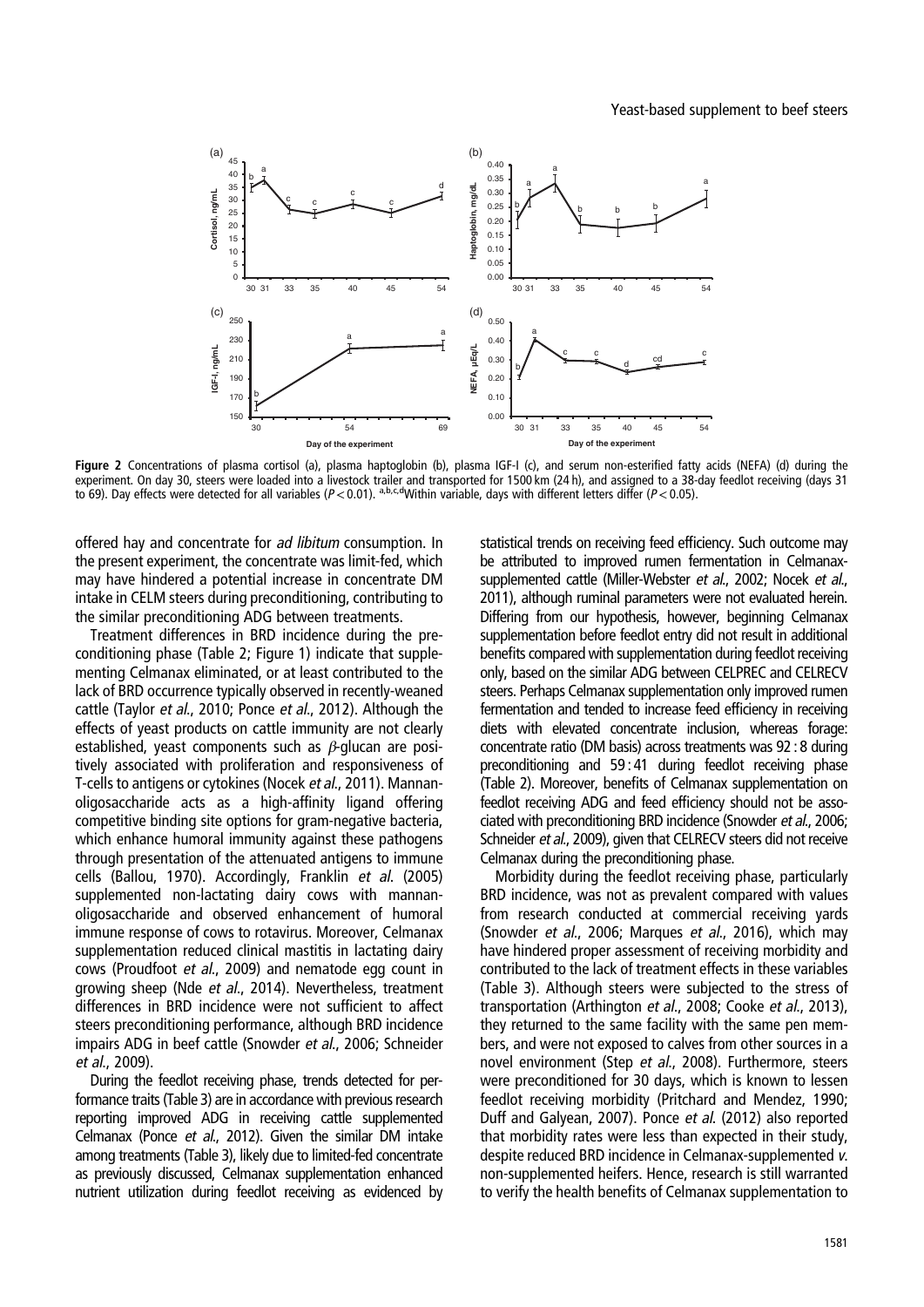<span id="page-6-0"></span>Silva, Cooke, Schubach, Brandão, Marques, Schumaher, Moriel and Bohnert

receiving cattle exposed to scenarios with elevated morbidity rate (Duff and Galyean, 2007).

The lack of treatment effects on plasma and serum variables [\(Table 4\)](#page-4-0) indicate that Celmanax supplementation beginning at preconditioning or feedlot receiving did not modulate the physiological and acute-phase responses evaluated herein. Nonetheless, day effects reported for these variables [\(Figure 2](#page-5-0)) corroborate that steers were exposed to the stress and nutritional challenges associated with feedlot entry. Plasma cortisol and haptoglobin concentrations transiently increased across all treatments after transport, validating that steers experienced a neuroendocrine and subsequent acute-phase protein response elicited by transport and feedlot entry (Cooke, 2017). Serum NEFA concentrations also transiently increased across all treatments after transport, which can be associated with water and nutrient deprivation during transport and the cortisolinduced lipolysis (Marques et al., 2012). Plasma IGF-I concentrations increased across all treatments during feedlot receiving, mainly due to increased nutrient intake [\(Table 1](#page-2-0)) and growth [\(Table 3](#page-4-0)) during this phase (Elsasser et al., 1989). Hence, the benefits of Celmanax supplementation on receiving ADG and feed efficiency were not associated with lessened cortisol and acute-phase responses elicited by transport and feedlot entry; although both responses influence DM intake, nutrient utilization, and growth in beef cattle (Cooke, 2017). Likewise, increased receiving ADG in Celmanax-supplemented steers was not reflected by plasma IGF-I concentrations, which is associated positively with cattle growth rates (Bishop et al., 1989; Ellenberger et al., 1989; Elsasser et al., 1989). Collectively, plasma and serum variables evaluated herein failed to elucidate biological mechanisms by which Celmanax may benefit performance of receiving cattle. Perhaps Celmanax supplementation improved cattle ADG and feed efficiency herein without substantial impacts on systemic inflammatory, metabolic and responses.

## **Conclusions**

Supplementing Celmanax during feedlot receiving tended to improve ADG by 7% and feed efficiency by 5% in beef steers, despite similar DM intake likely due to limited-fed concentrate. Beginning Celmanax supplementation during a preceding 30-day preconditioning did not result in additional benefits to feedlot receiving ADG and feed efficiency, although BRD incidence during preconditioning was eliminated in Celmanax-supplemented steers. Hence, additional research is warranted to investigate the effects of Celmanax supplementation to transported beef cattle, including ad libitum intake of concentrate during feedlot receiving, with cattle exposed to high-stress scenarios where morbidity and mortality are traditionally greater as observed herein. Nonetheless, results from this experiment suggest Celmanax supplementation as a nutritional strategy to improve preconditioning health and receiving performance of beef cattle.

#### **Acknowledaments**

Financial support for this research was provided by Church & Dwight Co., Inc. (Princeton, NJ, USA). Dr Reinaldo Cooke is also affiliated as permanent professor to the Programa de Pós-Graduação em Zootecnia / São Paulo State University (UNESP), School of Veterinary Medicine and Animal Science, Botucatu 18168-000, Brazil.

#### References

Allen MS 1996. Physical constraints on voluntary dry matter intake of forages by ruminants. Journal of Animal Science 74, 3063–3075.

Association of Official Analytical Chemists (AOAC) 2006. Official methods of analysis, 18th edition. AOAC, Arlington, VA, USA.

Arthington JD, Qiu X, Cooke RF, Vendramini JMB, Araujo DB, Chase CC Jr and Coleman SW 2008. Effects of pre-shipping management on measures of stress and performance of beef steers during a feedlot receiving period. Journal of Animal Science 86, 2016–2023.

Ballou CE 1970. A study of the immunochemistry of three yeast mannans. Journal of Biological Chemistry 245, 1197–1203.

Berry BA, Confer AW, Krehbiel CR, Gill DR, Smith RA and Montelongo M 2004. Effects of dietary energy and starch concentrations for newly received feedlot calves: II. Acute-phase protein response. Journal of Animal Science 82, 845–850.

Bishop MD, Simmen RCM, Simmen FA and Davis ME 1989. The relationship of insulin-like growth factor-1 with post-weaning performance in Angus beef cattle. Journal of Animal Science 67, 2872–2880.

Brown M and Nagaraja TG 2009. Direct-fed microbials for growing and finishing cattle. In Plains Nutrition Council Spring Conference Publication No. AREC 09 2009 April 9; 10, pp. 42–60.

Cole NA, Purdy CW and Hutcheson DP 1989. Influence of yeast culture on feeder calves and lambs. Journal of Animal Science 70, 1682–1690.

Cooke RF 2017. Nutritional and management considerations for beef cattle experiencing stress-induced inflammation. The Professional Animal Scientist 33, 1–11.

Cooke RF and Arthington JD 2013. Concentrations of haptoglobin in bovine plasma determined by ELISA or a colorimetric method based on peroxidase activity: methods to determine haptoglobin in bovine plasma. Journal of Animal Physiology and Animal Nutrition 97, 531–536.

Cooke RF, Guarnieri Filho TA, Cappellozza BI and Bohnert DW 2013. Rest stops during road transport: Impacts on performance and acute-phase protein responses of feeder cattle. Journal of Animal Science 91, 5448–5454.

Duff GC and Galyean ML 2007. Board-invited review: recent advances in management of highly stressed, newly received feedlot cattle. Journal of Animal Science 85, 823–840.

Ellenberger MA, Johnson DE, Carstens GE, Hossner KL, Holland MD, Nett TM and Nockels CF 1989. Endocrine and metabolic changes during altered growth rates in beef cattle. Journal of Animal Science 67, 1446–1454.

Elsasser TH, Rumsey TS and Hammond AC 1989. Influence of diet on basal and growth hormone-stimulated plasma concentrations of IGF-1 in beef cattle. Journal of Animal Science 67, 128–141.

Franklin ST, Newman MC, Newman KE and Meek KI 2005. Immune parameters of dry cows fed mannan oligosaccharide and subsequent transfer of immunity to calves. Journal of Dairy Science 88, 766–775.

Marques RS, Cooke RF, Francisco CL and Bohnert DW 2012. Effects of 24-h transport or 24-h feed and water deprivation on physiologic and performance responses of feeder cattle. Journal of Animal Science 90, 5040–5046.

Marques RS, Cooke RF, Rodrigues MC, Cappellozza BI, Larson CK, Moriel P and Bohnert DW 2016. Effects of organic or inorganic Co, Cu, Mn, and Zn supplementation to late-gestating beef cows on productive and physiological responses of the offspring. Journal of Animal Science 94, 1215–1226.

Meyer RM and Bartley EE 1972. Bloat in cattle. XVI. Development and application of techniques for selecting drugs to prevent feedlot bloat. Journal of Animal Science 34, 234–240.

Miller-Webster T, Hoover WH, Holt M and Nocek JE 2002. Influence of yeast culture on ruminal microbial metabolism in continuous culture. Journal of Dairy Science 85, 2009–2014.